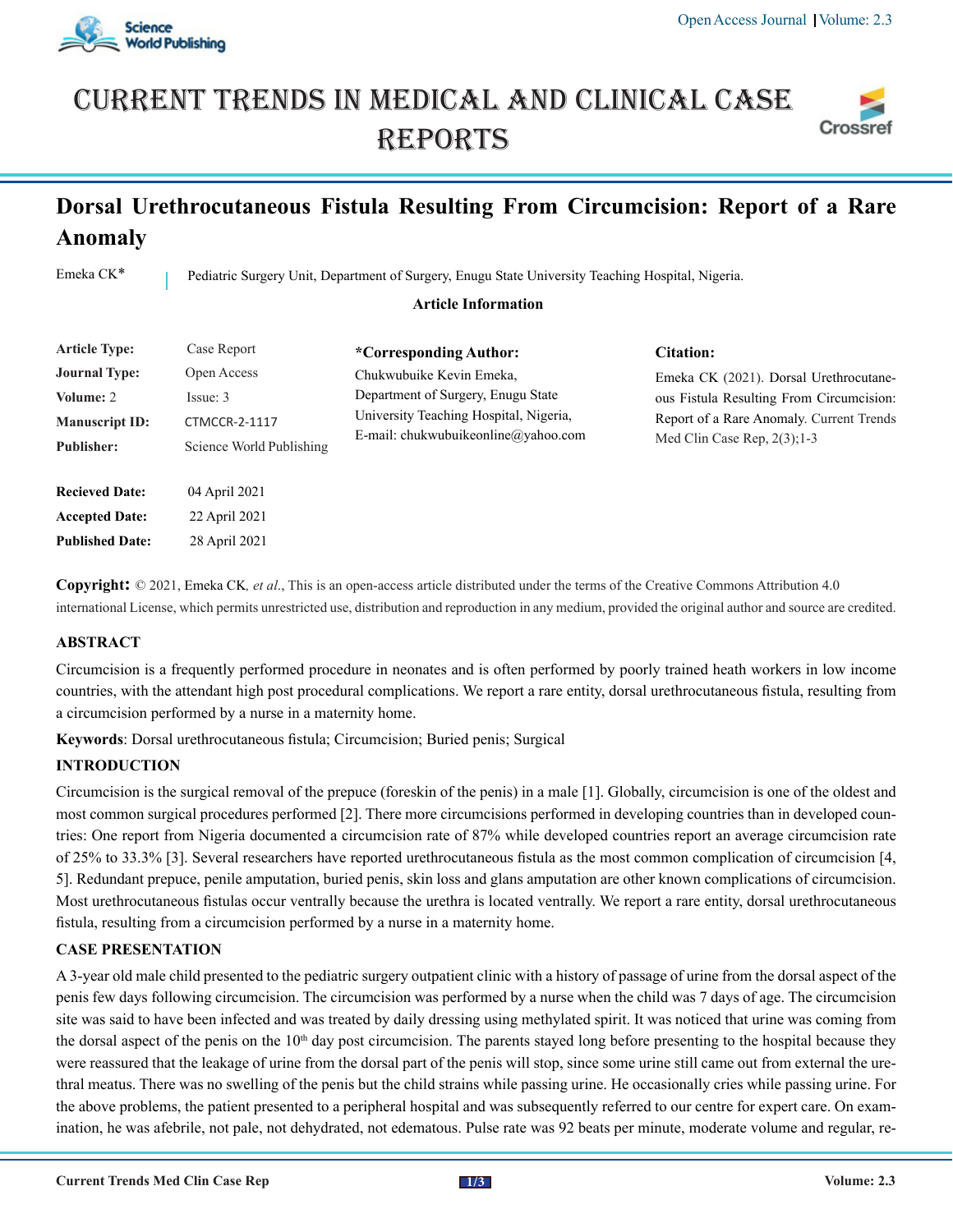

spiratory rate was 24 cycles per minute, blood pressure was 90/50 mmHg. The child had a circumcised penis. The penis was slightly swollen especially around the coronal sulcus. However, the glans penis looked conical with a non-patent external urethral meatus. The scrotum was well developed with both testes intra-scrotal. There was a peri-coronal and distal penile hyperpigmentation with the urinary fistulous opening in the dorsal distal penile position. There was on fistula in the ventral aspect of the penis (Figure 1 and Figure 2). As at the time of presentation, all the urine comes from the fistulous opening located at the dorsal aspect of the penis with no urine coming from the external urethral meatus located at the tip of the glans penis.

the penis was done and an intra-operative finding of a fistulous tract between the urethra ventrally and the opening on the dorsal part of the penis. This fistulous communication lies between the 2 corpora cavernosa. The fistulous tract was excised and the opening in the urethra closed transversely. A size 8 urethral catheter was left in situ as a stent and for urinary diversion. The urethral catheter was removed on the 9th day and the rest of the post-operative course was essentially uneventful. He was discharged on the  $10<sup>th</sup>$ day postop and is currently being followed up in the clinic. He has good urinary stream with no leakage of urine from the fistulous tract (Figure 3)



**Figure 1:** Dorsal urethrocutaneous fistula



**Figure 2**: Showing no fistula on the ventral aspect Following clinical evaluation, a diagnosis of post circumcision dorsal urethrocutaneous fistula was made. The parents were counseled and necessary preparations made for surgery. At surgery, the external urethral meatus was opened up using artery forceps and a size 8 urethral catheter passed into the bladder. Degloving of



**Figure 3:** Good urinary stream at 30<sup>th</sup> day post-op. **DISCUSSION** 

Historically, the oldest documented evidence of circumcision dates back to 2345-2181 BC in tomb artworks in Egypt [6]. Male mummies in Egypt were found to be circumcised [7]. The book of Jeremiah, written in the 6<sup>th</sup> century BC, listed Egyptians, Edomites, Ammonites and Moabites as circumcising nations [6]. Circumcision, a cultural and religious practice, has well documented risks and benefits [8]. The removal of the prepuce to expose the glans penis (circumcision) has been performed for more than 5000 years [9]. It is one of the oldest and most controversial surgical procedures performed globally [10].

Circumcision is one of the most commonly performed procedures in Africa and about one third of the world male population is circumcised [11]. In Judaism, circumcision is considered a commandment from God and is performed without anesthesia on the  $8<sup>th</sup>$  day of life [12]. Worldwide, people continue to circumcise their sons for hygienic, cultural and religious reasons.

Urethrocutanous fistula is an abnormal communication between